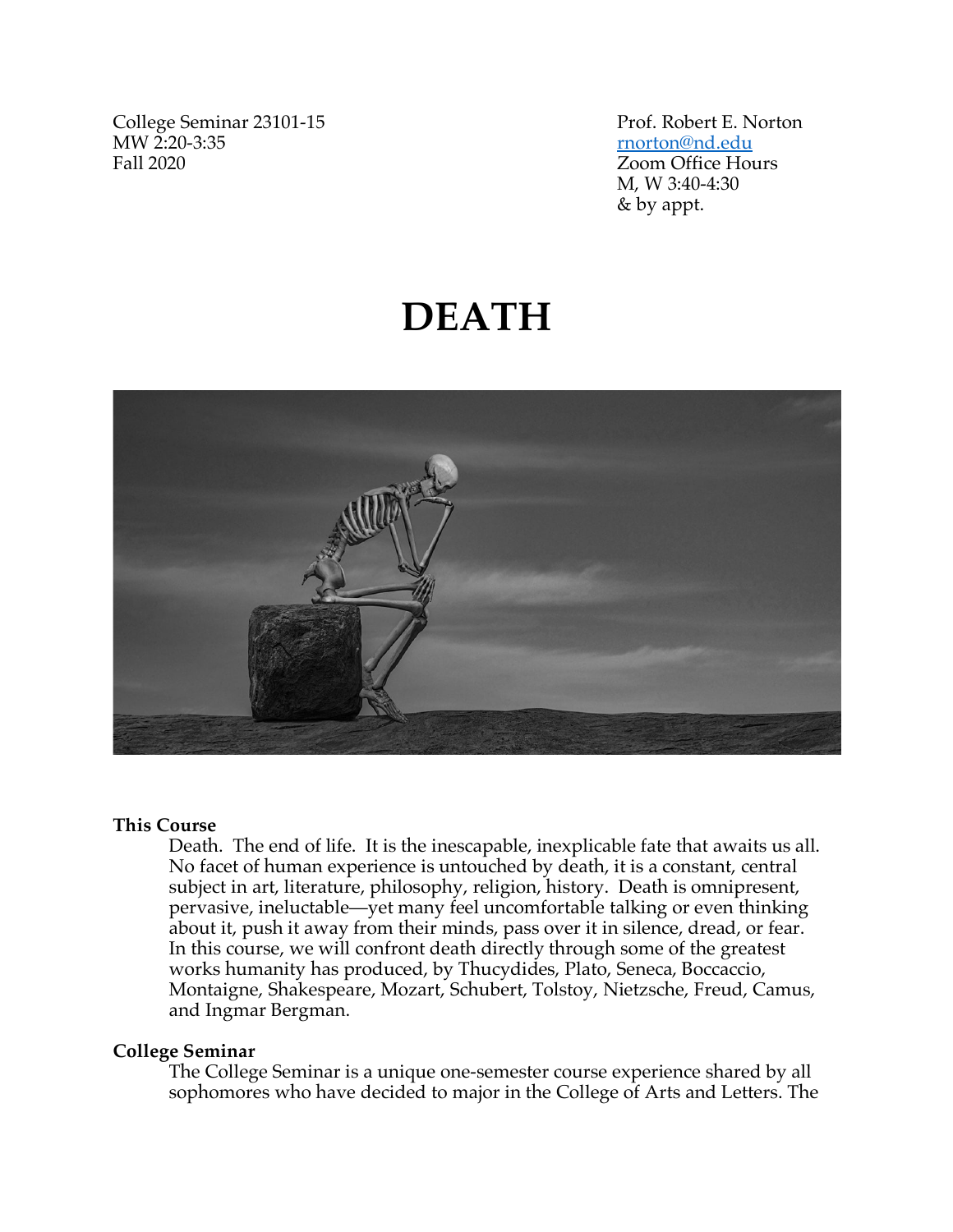course offers students an introduction to the diversity and distinctive focus of Arts and Letters at the University of Notre Dame. Specific sections of the College Seminar vary in their topics and texts, but all feature an interdisciplinary approach, commitment to engaging important questions, employment of major works, and emphasis on the development of oral skills.

## **Attendance and Participation**

Given the oral-intensive nature of the course, and given that the majority of the grade will you will receive will reflect your ability to communicate your thoughts clearly and effectively, it is **imperative** that you attend every class meeting. While an excellent attendance record will be rewarded, any unexcused absences (without documentation from your coach, your band director, your doctor, etc.) will affect your grade negatively. This attendance policy includes days before and after holidays and vacations. You should inform me in advance of unavoidable absences. For every unexcused absence your final grade will be lowered one step (e.g. A to A-,  $B+$  to B, B- to C+).

### **Homework and Assignments**

In order for the class discussions to be fruitful and well-grounded, we will be reading a substantial amount throughout the course of the semester. It is therefore **extremely important** that you come to class prepared: i.e. that you have read the **entire** assignment for class that day, if possible made notes or the like, and thought about the text before class. And given the pace of the semester, it is likewise **crucial** that you keep up with the reading; falling behind will only add to the reading burden and make it difficult, if not possible, to catch up.

In addition, there will be an **Oral Presentation** once a week by each participant of the class on the topic of that week or day. The precise nature of the topic of the presentation is to be determined in advance in consultation with me. The presentation can be given extemporaneously or from a written text (former preferred), but should be no longer than 10-15 minutes in length. The presentation will be followed by a short discussion of it by the class.

There will also be one short paper and a longer final essay.

#### **Honor Code**

Throughout all course activities, including written assignments, quizzes, and exams, the Honor Code is in effect: all of this work has to be your own and not anyone else's. To familiarize yourself with the Honor Code, please read the pertinent chapter in *Du Lac* (beginning on p. a-33): particularly section IV, entitled "Student Responsibilities under the Academic Code of Honor," points A through D; or visit http://www.nd.edu/~hnrcode/IV-Student\_Resp.htm. If secondary sources are used for any assignments, these sources should be listed in a bibliography at the assignment's end, and any quoted material should be placed in quotation marks and clearly attributed in a footnote. Plagiarism (i.e., any written work presented as entirely your own and original to the particular assignment that is *not*, in fact, entirely your own and/or original to the particular assignment) is a serious matter. If you have questions about this policy and how it applies to your work for our course, and if you are in doubt about the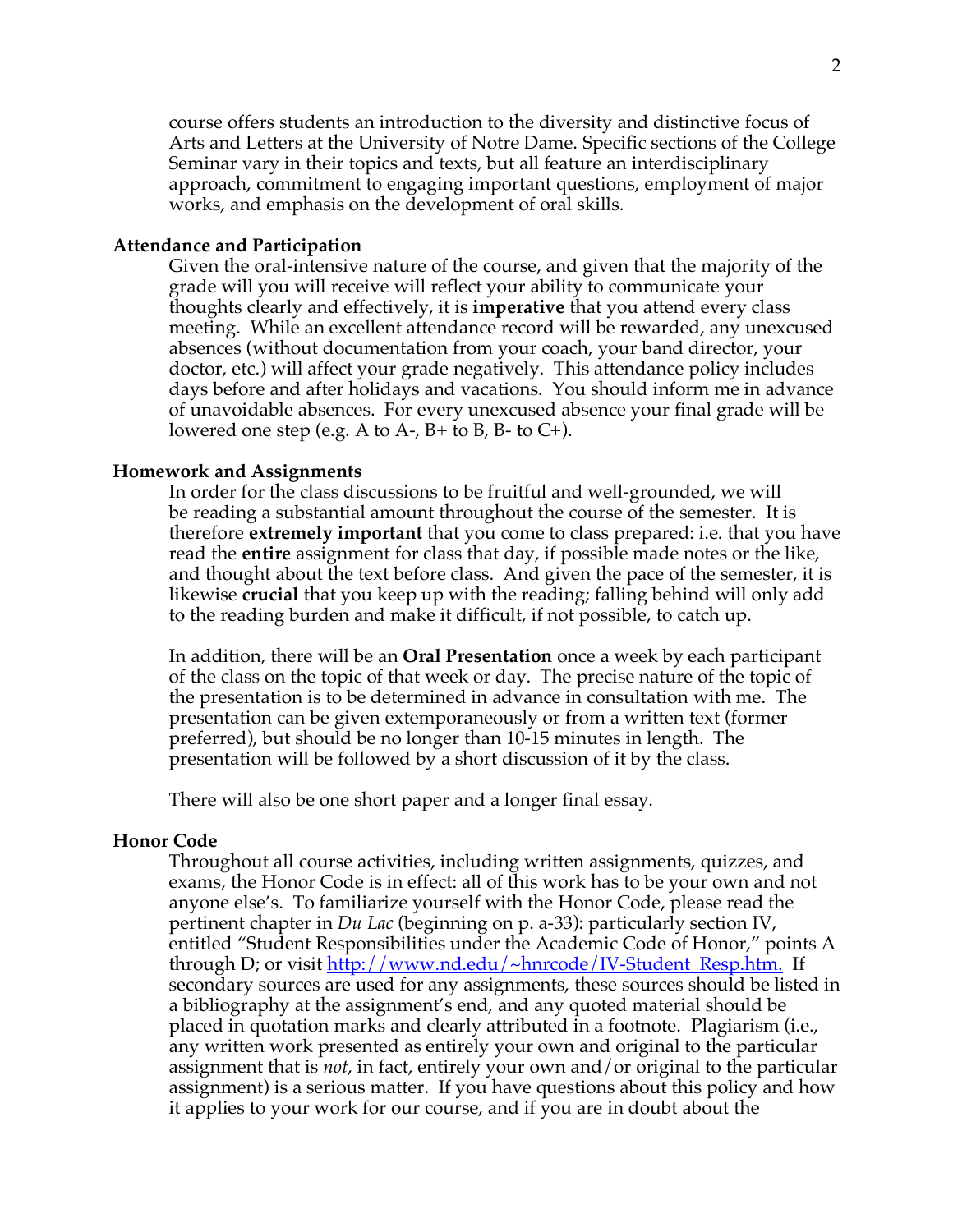legitimacy of your activities with respect to this course, please don't hesitate to ask me–before any problems can arise.

## **Accessibility Policy**

It is the policy and practice of The University of Notre Dame to provide reasonable accommodations for students with properly documented needs. Students who have questions about or who would like to receive academic accommodations should contact Sara Bea Accessibility Services for a confidential discussion in the Sara Bea Center or by phone at 574-631-7157. Because the University's Academic Accommodations processes generally require students to request accommodations well in advance of the dates when they are needed, students who believe they may need an accommodation for this course are encouraged to contact Sara Bea Accessibility Services at their earliest opportunity. Additional information about Sara Bea Accessibility Services and the process for requesting accommodations can be found at sarabea.nd.edu/accommodations-services

## **Inclusiveness**

## **Commitment to Anti-Racist and Anti-Authoritarian Pedagogy**

As scholars of German and Russian, we recognize our special responsibility to educate students about racism and authoritarianism in defense of liberal democracy and the universal pursuit of human flourishing. The societies we study are responsible not only for a long history of violence enacted through colonialism and ethnic exclusion, but also for some of the worst crimes against humanity committed during the past century.

We heed the call of the US Conference of Catholic Bishops in *Open Wide Our Hearts* (2018) for Catholic educational institutions "to develop curricula relating to racism and reconciliation." Therefore, in accordance with the pillars of our discipline (language, literature, and culture), we pledge to teach our students that

- 1. power can be wielded through language, which has the ability not only to communicate, inspire, and persuade, but also to manipulate, demean, and hurt;
- 2. speech plays a crucial role in preserving or eroding democracy, especially when we fail to examine it critically;
- 3. cultural traditions comprise countless voices, many of which are silenced but must be heard;
- 4. all human societies are imperfect, and our efforts to improve them gain strength when we learn about and from others.

## **Non-discrimination Statement:**

The University of Notre Dame is committed to social justice. I share that commitment and strive to maintain a positive learning environment based on open communication, mutual respect, and non-discrimination. In this class we will not discriminate on the basis of race, sex, sexual orientation, gender identity or expression, age, economic class, disability, veteran status, religion, color, or national origin.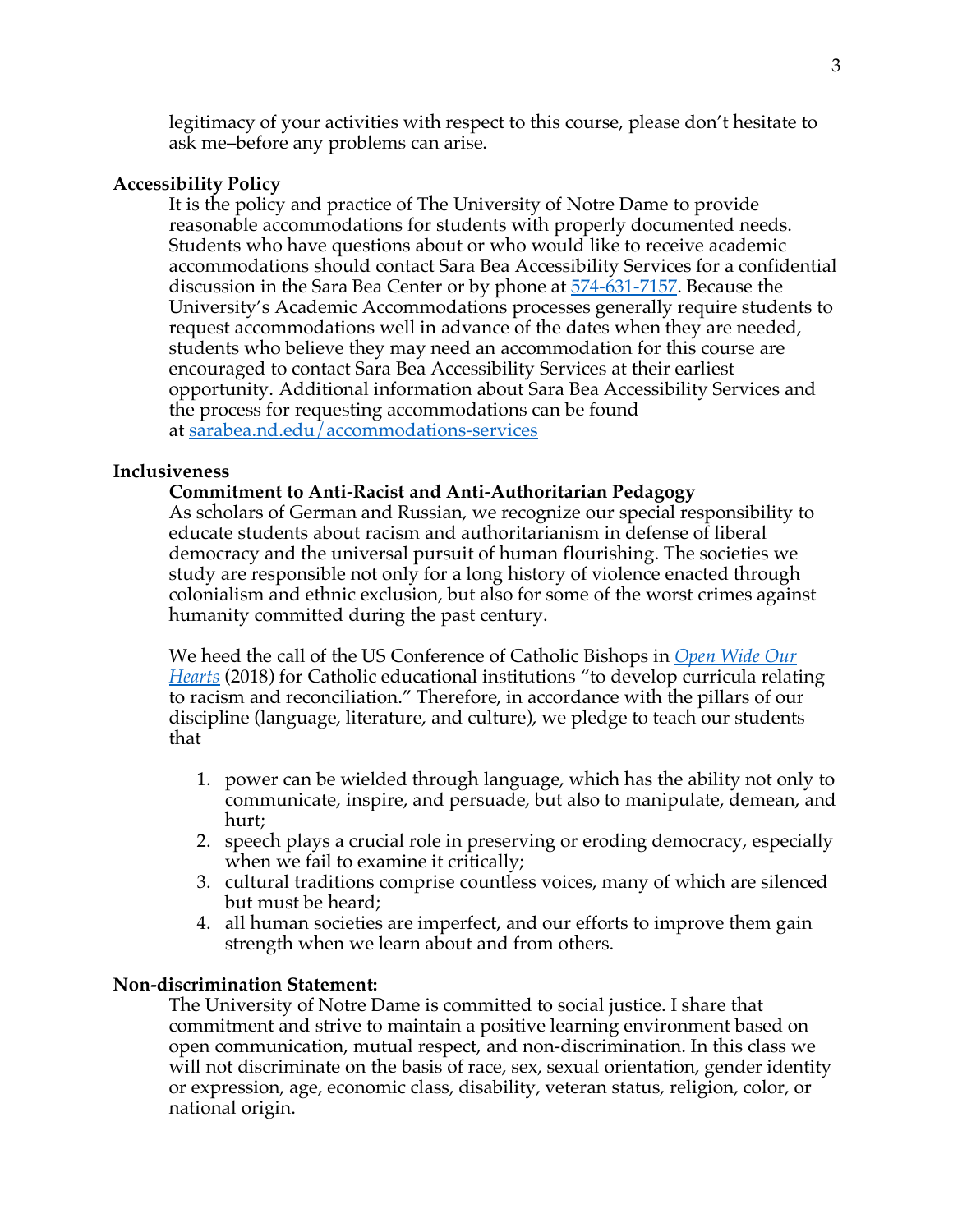## **Preferred Names, Address, and Pronouns:**

I expect all students to respect the choices of their peers regarding their name (what they wish to be called or how they wish to be addressed) and pronoun (he, she, singular they, etc.).

## **Feedback:**

Students are strongly encouraged to approach me with any concerns or requests. Any suggestions as to how to further a positive and open environment will be appreciated and given serious consideration.

#### **Misconduct and Discrimination Reporting and Resources:**

Title IX makes it clear that violence and harassment based on sex and gender are Civil Rights offenses subject to the same kinds of accountability and the same kinds of support applied to offenses against other protected categories such as race, national origin, etc. The University of Notre Dame provides services for those who have been affected by sexual assault, sexual misconduct, dating or domestic violence, stalking and any conduct that creates a hostile environment. For help and further information including contact information for both confidential and non-confidential resources, please consult

https://titleix.nd.edu/support-resources/

To report any form of student misconduct, harassment, or discriminatory behavior, please visit speakup.nd.edu

For information on how to report staff or faculty misconduct, please visit president.nd.edu/reporting-concerns

## **Mental Health and Wellness Resources**

Maintaining mental health is a continuous practice, much like maintaining physical health. You do not have to be in a full crisis to benefit from mental health and wellness resources, and I encourage all students to explore the options available at Notre Dame, especially the McDonald Center (mcwell.nd.edu). Care and Wellness Consultants provide support and resources to students who are experiencing stressful or difficult situations that may be interfering with academic progress. Through Care and Wellness Consultants, students can be referred to The University Counseling Center (for cost-free and confidential psychological and psychiatric services from licensed professionals), University Health Services (which provides primary care, psychiatric services, case management, and a pharmacy), and The McDonald Center for Student Well Being (for problems with sleep, stress, and substance use). Visit care.nd.edu

## **Required Texts**

Friedrich Nietzsche, *The Antichrist* (trans. Walter Kaufmann) Leo Tolstoy, *The Death of Ivan Ilyich* Sigmund Freud, *Beyond the Pleasure Principle* Albert Camus, *The Plague* Primo Levi, *If This Is a Man* (*Survival in Auschwitz*)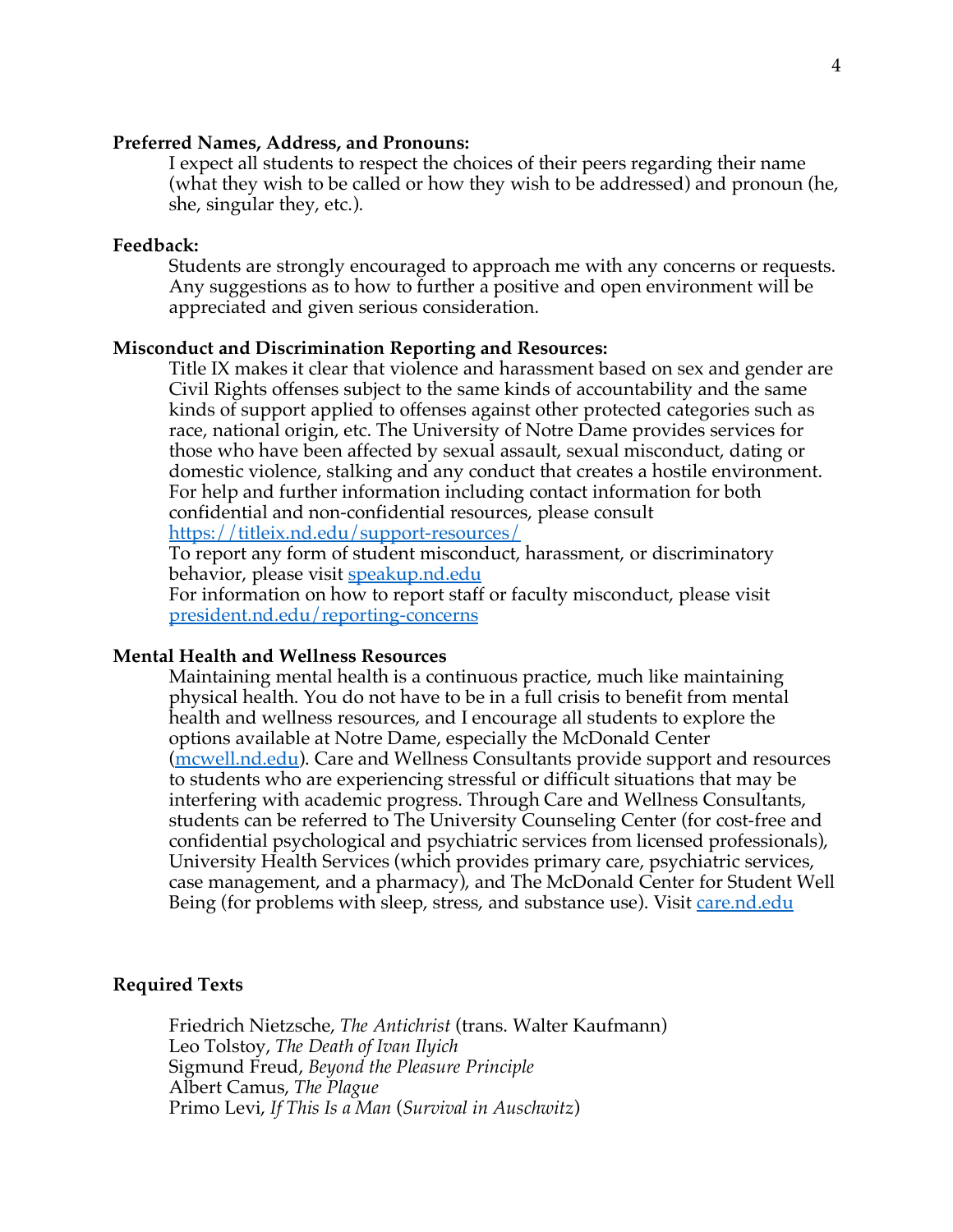Joan Didion, *The Year of Magical Thinking*

I will also send you pdfs or web links of the other texts on the syllabus.

| <b>Requirements and Evaluation:</b> |        |
|-------------------------------------|--------|
| Attendance, Class Participation     | $45\%$ |
| Oral Presentation                   | $25\%$ |
| One Short Paper                     | $10\%$ |
| Final Essay                         | $20\%$ |

## **Contacting and Meeting:**

Given that I will not be on campus this semester and will be teaching remotely, the only way to meet me is via Zoom. If you wish to meet during my regular office hours, that will be fine, or if you are unable to meet me at that time you can make an appointment. I am available to discuss course issues or anything else you would like to discuss.

## **Week 1**

|        | Monday<br>Aug. 10           | Introduction<br>Assignment:   | "Death" and "Definition of Death"<br>Stanford Encyclopedia of Philosophy                                               |
|--------|-----------------------------|-------------------------------|------------------------------------------------------------------------------------------------------------------------|
|        | Wednesday<br>Aug. 12        | What is Death?<br>Assignment: | "The Philosophy of Death," "The Evil of<br>Death,"in Oxford Handbook of Philosophy<br>of Death                         |
| Week 2 | Monday<br>Aug. 17           | Is Death Bad?<br>Assignment:  | "Death in Socrates, Plato, and Aristotle"<br>"Epicurus on Pleasure and Death<br>Oxford Handbook of Philosophy of Death |
|        | Wednesday<br>Aug. 19        | Is Death Good?<br>Assignment: | James Warren "Fears of Death," and<br>"Living an Epicurean Life," in Facing<br>Death: Epicurus and His Critics         |
| Week 3 | Monday<br>Aug. 24           | Epicurus<br>Assignment:       | Michel de Montaigne, "To Study<br>Philosophy is to Learn to Die," in Essays                                            |
|        | Wednesday<br><b>Aug. 26</b> | Montaigne<br>Assignment:      | Shakespeare and Donne poems;                                                                                           |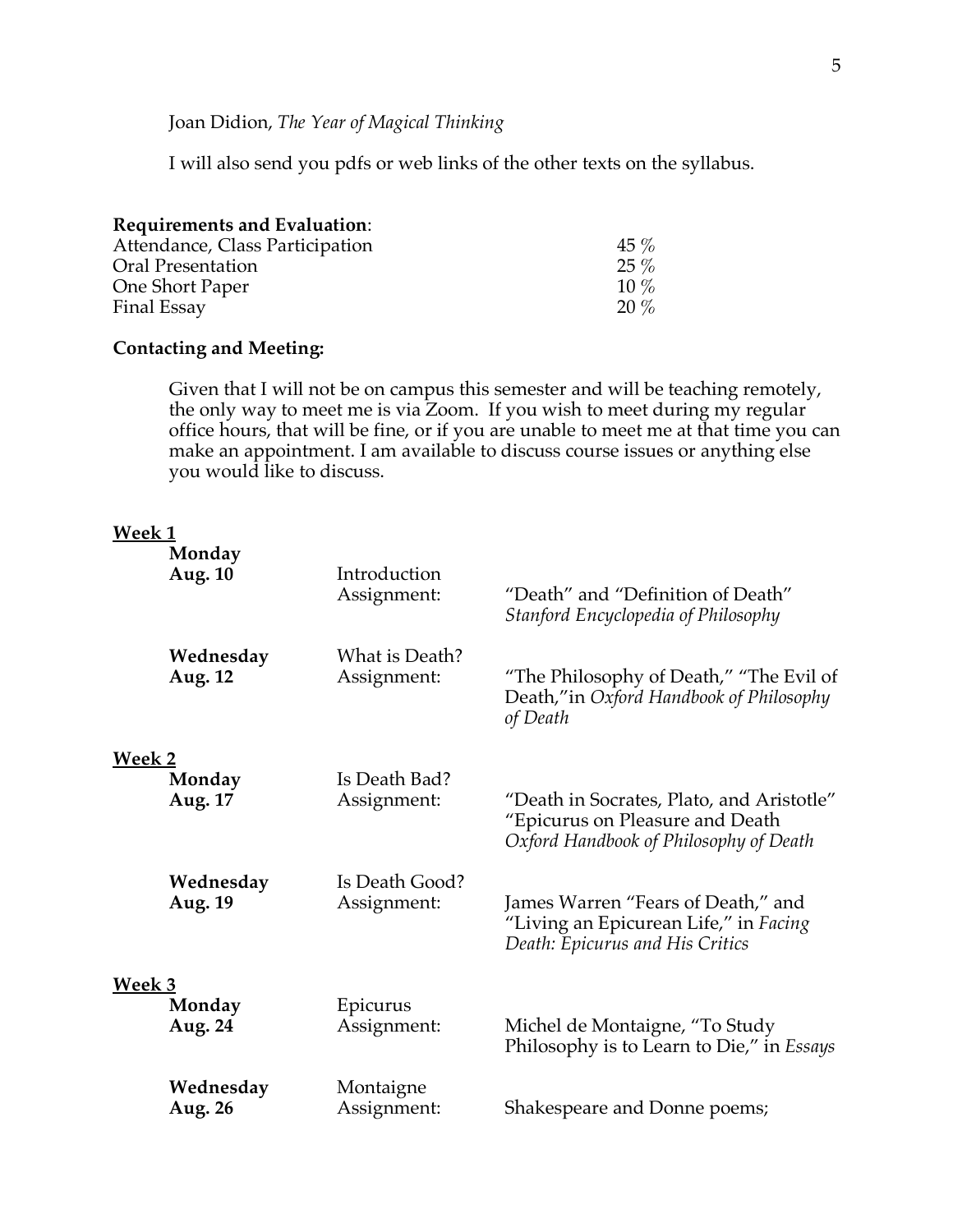Ernest Becker, "The Terror of Death," in *The Denial of Death*, 11-24

| Week 4        |                       |                                                |                                                                                                                                                                                                                                         |
|---------------|-----------------------|------------------------------------------------|-----------------------------------------------------------------------------------------------------------------------------------------------------------------------------------------------------------------------------------------|
|               | Monday<br>Aug. 31     | Death in the Renaissance<br>Assignment:        | Listen to Mozart, Requiem<br>(I recommend Barbara Bonney & Anne<br>Sofie von Otter & Hans Peter Blochwitz<br>& Sir Willard White & The Monteverdi<br><u> Choir &amp; English Baroque Soloists &amp;</u><br><b>John Eliot Gardiner</b> ) |
|               | Wednesday<br>Sept. 2  | Death in Liturgical Music<br>Assignment:       | Listen to Franz Schubert, Death and the<br>Maide<br>(I recommend: <b>String Quartet in C</b><br>Major / Death & the Maiden<br>by Schubert, Franz, Pavel Haas Quartet,<br>et al.)                                                        |
| Week 5        | Monday<br>Sept. 7     | Death in Secular Music<br>Assignment:          | Dale Jacquette, "Schopenhauer on<br>Death"                                                                                                                                                                                              |
|               | Wednesday<br>Sept. 9  | Schopenhauer and the Will<br>Assignment:       | Nietzsche, The Antichrist, Sections 1-38                                                                                                                                                                                                |
|               |                       |                                                |                                                                                                                                                                                                                                         |
| <b>Week 6</b> | Monday<br>Sept. 14    | Nietzsche and the Death of God<br>Assignment:  | Nietzsche, The Antichrist, Sections 39-62                                                                                                                                                                                               |
|               | Wednesday<br>Sept. 16 | <b>Transvaluation of Values</b><br>Assignment: | Lars Bergstöm, "Death and Eternal<br>Recurrence," in Oxford Handbook of<br>Philosophy of Death                                                                                                                                          |
| <b>Week 7</b> | Monday<br>Sept. 21    | An Immanent Eternity?<br>Assignment:           | Leo Tolstoy, The Death of Ivan Ilych<br>(Read approximately half)                                                                                                                                                                       |
|               | Wednesday<br>Sept. 23 | Tolstoy, Death and Conversion<br>Assignment:   | Leo Tolstoy, The Death of Ivan Ilych<br>(read to end)                                                                                                                                                                                   |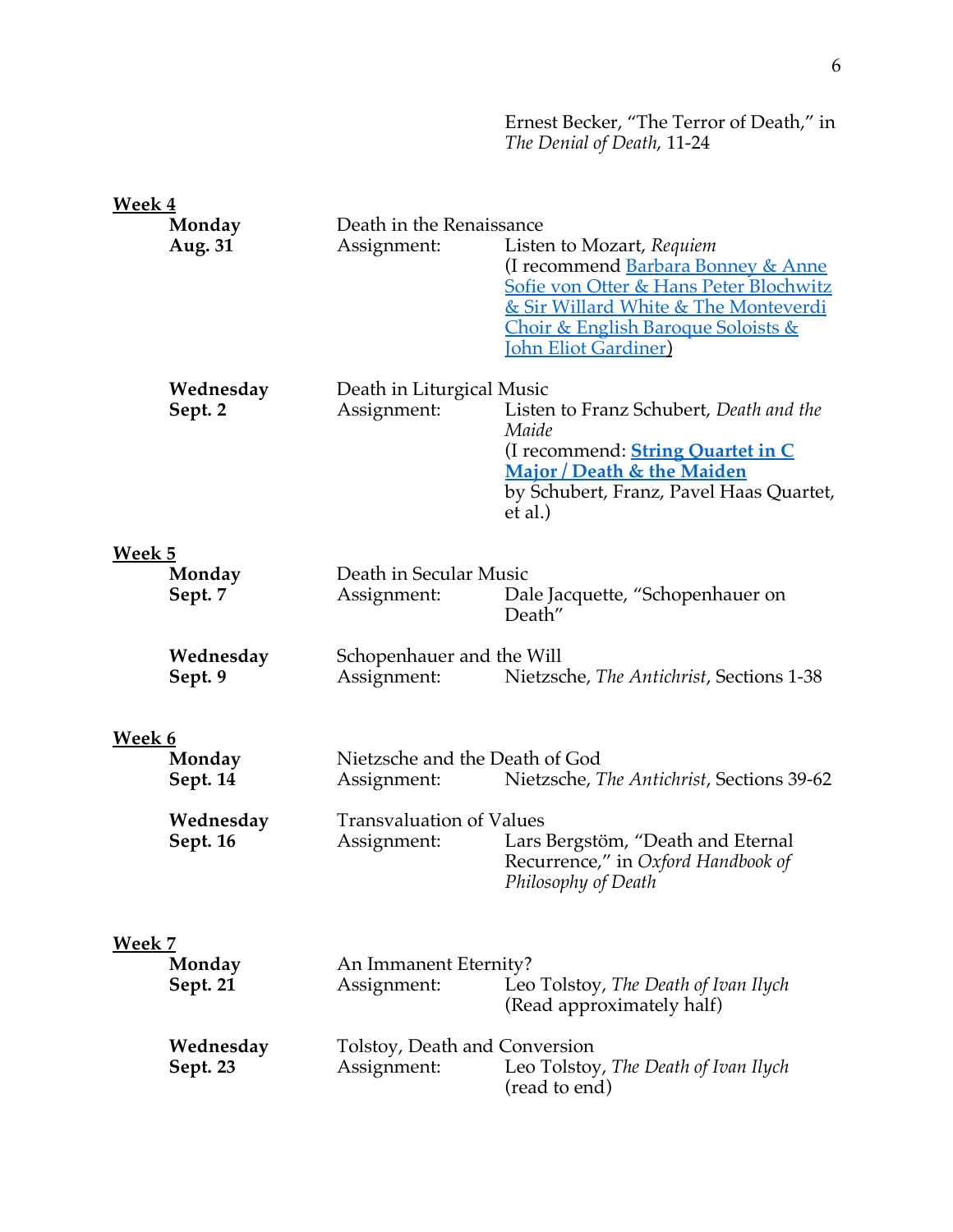| <b>Week 8</b>  | Monday                | Tolstoy                                      |                                                                                     |
|----------------|-----------------------|----------------------------------------------|-------------------------------------------------------------------------------------|
|                | Sept. 28              | Assignment:                                  | Sigmund Freud, Beyond the Pleasure<br><i>Principle</i> (read approx. half).         |
|                | Wednesday<br>Sept. 30 | Freud, Eros and Thanatos<br>Assignment:      | Sigmund Freud, Beyond the Pleasure<br>Principle (read to end).                      |
| <b>Week 9</b>  |                       |                                              |                                                                                     |
|                | Monday<br>Oct. 5      | Is there a Death Drive?<br>Assignment:       | Thucydides, The Plague in Athens                                                    |
|                | Wednesday<br>Oct. 7   | What does a Plague Mean?<br>Assignment:      | Boccaccio, The Decameron (excerpts)<br>Watch Ingmar Bergman, The Seventh<br>Seal    |
| <b>Week 10</b> | Monday<br>Oct. 12     | Boccaccio and The Black Death<br>Assignment: | Albert Camus, The Plague (read approx.<br>half)                                     |
|                | Wednesday<br>Oct. 14  | The Plague as Allegory?<br>Assignment:       | Albert Camus, The Plague (read to end)                                              |
| <b>Week 11</b> | Monday<br>Oct. 19     | The Death of Europe?<br>Assignment:          | Primo Levi, If This Is a Man (Survival in<br><i>Auschwitz</i> ) (Read approx. half) |
|                | Wednesday<br>Oct. 21  | The Death of Humanity?<br>Assignment:        | Primo Levi, If This Is a Man (Survival in<br><i>Auschwitz</i> ) (Read to end)       |
| <u>Week 12</u> | Monday<br>Oct. 26     | The Death of Everything?<br>Assignment:      | John Hersey, <i>Hiroshima</i>                                                       |
|                | Wednesday<br>Oct. 28  | Ground Zero<br>Assignment:                   | Joan Didion, The Year of Magical Thinking<br>(read approx. first third)             |

**Week 13**